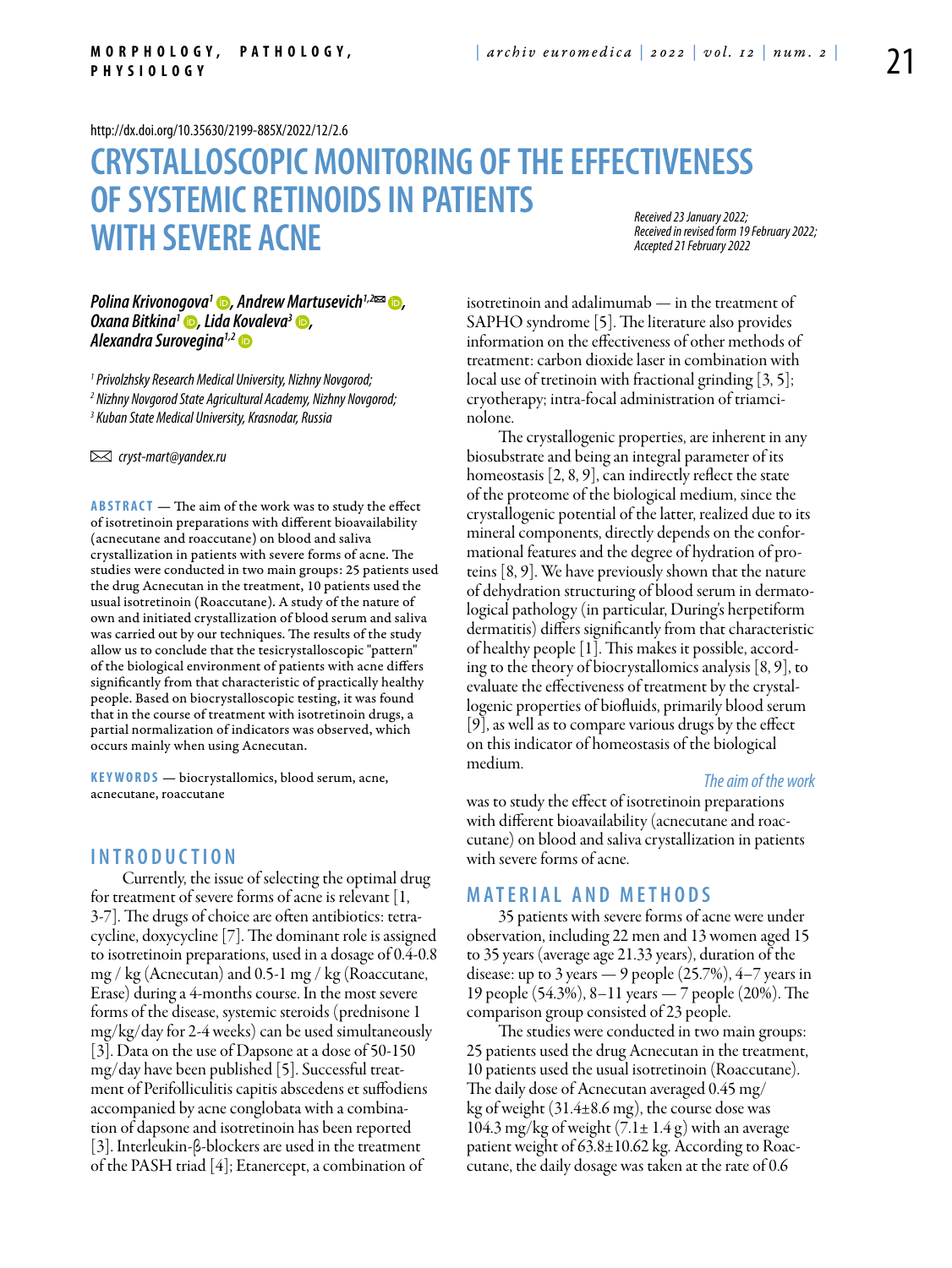mg/kg of weight (43±10.37 mg), 126.4 mg/kg per course  $(8.85\pm1.19 \text{ g})$  with an average patient weight of 68.9 $\pm$  10.1 kg.

A study of the nature of own and initiated crystallization of blood serum and saliva was carried out by our techniques [2, 8, 9]. The basic substance for tesigraphy was 0.9% sodium chloride solution. The crystallograms and tesigrams were evaluated using a system of parameters [8, 9]. The study of these indicators was carried out before the start of treatment  $(1<sup>st</sup>$  examination), a month later  $(2<sup>nd</sup>$  examination) and 3 months after the start of therapy  $(3<sup>rd</sup>$  examination).

The data obtained were processed using the Statistica 6.0 program.

#### **R e s ult s**

It was found that the tesicrystalloscopic "pattern" of the biological environment of acne patients differed significantly from the physiological one [2, 8]. Analysis of the facies of blood serum and saliva of acne patients before treatment revealed the features of the structuring of these biofluids (Fig. 1 and 2). Thus, the facies of the latter are characterized by high crystallogenic activity with a predominance of single crystal structures in the samples. It should be emphasized that the structural elements in microsamples of patients with acne are characterized by the presence of pronounced signs of destruction. The marginal zone of blood serum and saliva facies is quite clear, can be traced along the entire perimeter of the sample.



By the time of the  $2^{nd}$  examination (end of 1 month of treatment), the normalization of the crystallogenic properties of biofluids was variable. At the same time, changes in the crystallization of biofluids were characterized by a decrease in the density and complexity of the crystal structure, as well as the severity of destruction (Fig. 1a and 2a). Interestingly, the rates of normalization of the initiated crystallogenesis of biosubstrates at this observation point were lower (Figs. 1b and 2b).

By the 3<sup>rd</sup> examination, various degrees of normalization of the crystallogenic and initiating properties of saliva and blood serum were observed (Fig. 1 and 2). Thus, the maximum approximation of the tesicrystalloscopic "pattern" to the norm was recorded in the blood serum samples of patients treated with Acnecutan (Fig. 1a). At the same time, patients treated with Roaccutane had significant deviations from the norm (a decrease in the density of crystals and the complexity of their construction). In addition, a decrease in the marginal zone size with an increase in destruction degree was noted in microsamples. At the end of the therapy, similar processes of normalization of structure were observed in the facies of blood serum and saliva of patients with acne in both groups receiving Acnecutane and Roaccutane.

#### **C o n clu si o n**

The results of the study allow us to conclude that the tesicrystalloscopic "pattern" of the biological



*Fig. 1. Dynamics of crystallogenic and initiating properties of blood serum in patients with acne depending on treatment option (Cr — crystallizability, K — crystallinity, TI — tesigraphic index, SI — structure index, Mz — marginal zone, FDD — facies destruction degree)*

environment of patients with acne differs significantly from that characteristic of healthy people. Based on biocrystalloscopic testing, it was found that in the course of treatment with isotretinoin drugs, a partial normalization of indicators was found, which occurs mainly when using Acnecutan.